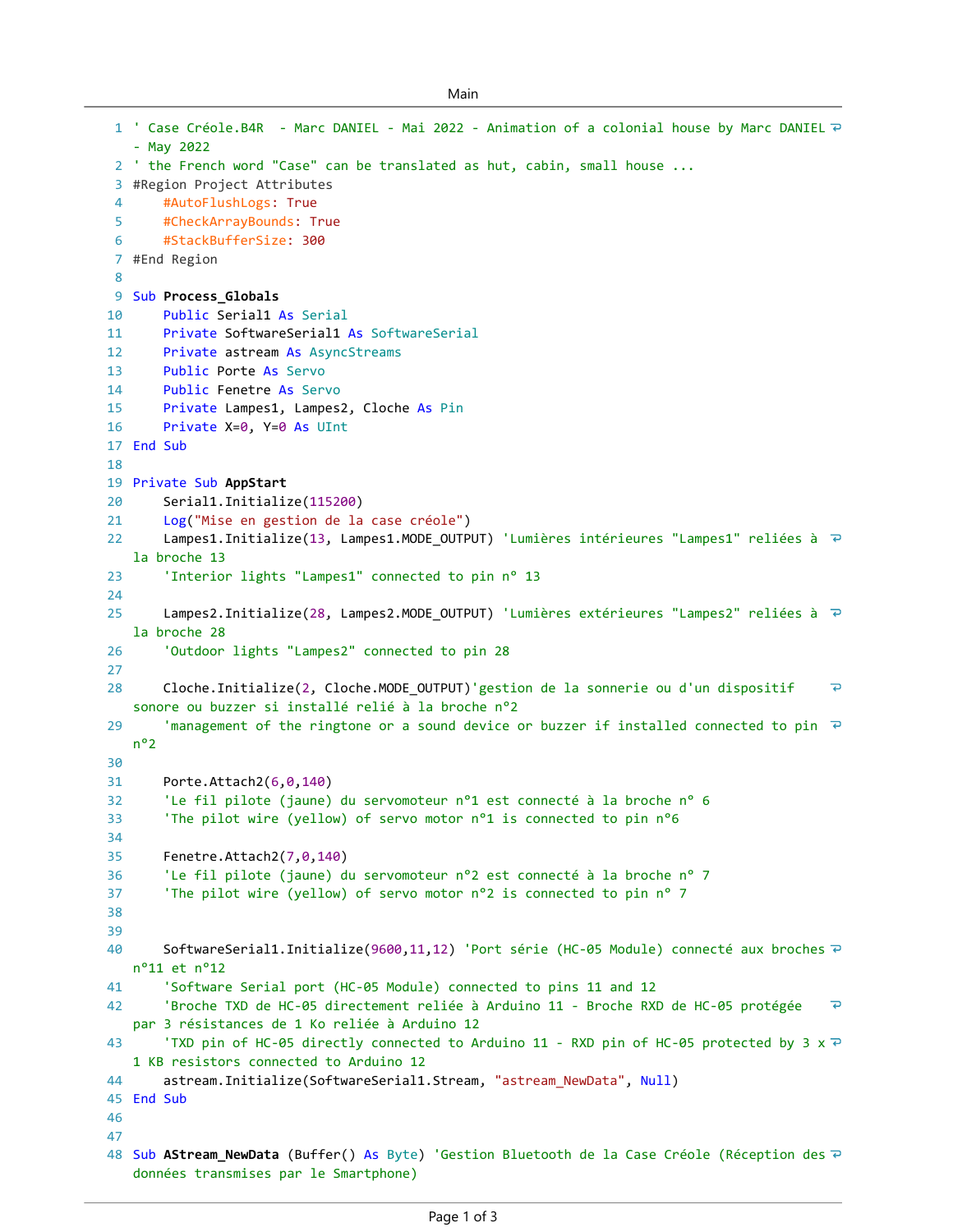| 49         | 'Bluetooth management of the "Creole Case" (Reception of data transmitted by the | $\overline{\bullet}$ |
|------------|----------------------------------------------------------------------------------|----------------------|
| 50         | Smartphone)<br>If Buffer. Length = $2$ Then                                      |                      |
| 51         | $X =$ Buffer $(0)$                                                               |                      |
| 52         | Log("X: ", X)                                                                    |                      |
| 53         | Delay(10)                                                                        |                      |
| 54         | $Y = Buffer(1)$                                                                  |                      |
| 55         | Log("Y: ", Y)                                                                    |                      |
| 56         |                                                                                  |                      |
| 57         | If $Y = 3$ And $X = 3$ Then                                                      |                      |
| 58         | ' Gestion de la sonnerie, clochette ou buzzer selon le dispositif installé       |                      |
| 59         | 'Management of the ringtone, bell or buzzer depending on the device installed    |                      |
| 60         | Cloche.DigitalWrite(True)                                                        |                      |
| 61         | Log("Déclenchement de la sonnerie")                                              |                      |
| 62         | Delay(2500)                                                                      |                      |
| 63         | Cloche.DigitalWrite(False)                                                       |                      |
| 64         | Log("Arrêt de la sonnerie")                                                      |                      |
| 65         |                                                                                  |                      |
| 66         | Else If $Y=4$ And $X=4$ Then                                                     |                      |
| 67         | 'Allumage des Lampes1 - Lighting lamps1                                          |                      |
| 68         | Log("Eclairage des lampes 1")                                                    |                      |
| 69         | Lampes1.DigitalWrite(True)                                                       |                      |
| 70         |                                                                                  |                      |
| 71         | Else If $Y=5$ And $X=5$ Then                                                     |                      |
| 72         | 'Extinction des Lampes1 - Turning off Lamps1                                     |                      |
| 73         | Lampes1.DigitalWrite(False)                                                      |                      |
| 74         |                                                                                  |                      |
| 75         | Else If $Y=6$ And $X=6$ Then                                                     |                      |
| 76         | 'Allumage des Lampes2 - Lighting lamps2                                          |                      |
| 77         | Log("Eclairage des lampes 2")                                                    |                      |
| 78         | Lampes2.DigitalWrite(True)                                                       |                      |
| 79         |                                                                                  |                      |
| 80         | Else If $Y=7$ And $X=7$ Then                                                     |                      |
| 81         | 'Extinction des Lampes2 - Turning off Lamps2                                     |                      |
| 82         | Lampes2.DigitalWrite(False)                                                      |                      |
| 83         |                                                                                  |                      |
| 84         |                                                                                  |                      |
| 85         | Else If $Y=8$ And $X=8$ Then                                                     |                      |
| 86         | 'Ouverture de la porte n°1 ( ou du volet n°1)                                    |                      |
| 87         | 'Opening door n°1 (or shutter n°1)                                               |                      |
| 88         | Log("Ouverture de la porte")                                                     |                      |
| 89         | Porte.Write(140)                                                                 |                      |
| 90         |                                                                                  |                      |
| 91         | Else If $Y=9$ And $X=9$ Then                                                     |                      |
| 92         | 'Fermeture de la porte nº1 (ou du volet nº1)                                     |                      |
| 93         | 'Closing door n°1 or shutter n°1                                                 |                      |
| 94         | Log("Fermeture de la porte")                                                     |                      |
| 95         | Porte.Write $(0)$                                                                |                      |
| 96         |                                                                                  |                      |
| 97         |                                                                                  |                      |
| 98         | else if Y=10 And X=10 Then                                                       |                      |
| 99         | 'Ouverture de la porte n°2 ( ou du volet n°2)                                    |                      |
| 100        | 'Opening door n°2 (or shutter n°2)                                               |                      |
| 101        | Log("Ouverture des fenêtres")<br>Fenetre.Write(140)                              |                      |
| 102<br>103 |                                                                                  |                      |
| 104        | else if Y=11 And X=11 Then                                                       |                      |
|            |                                                                                  |                      |